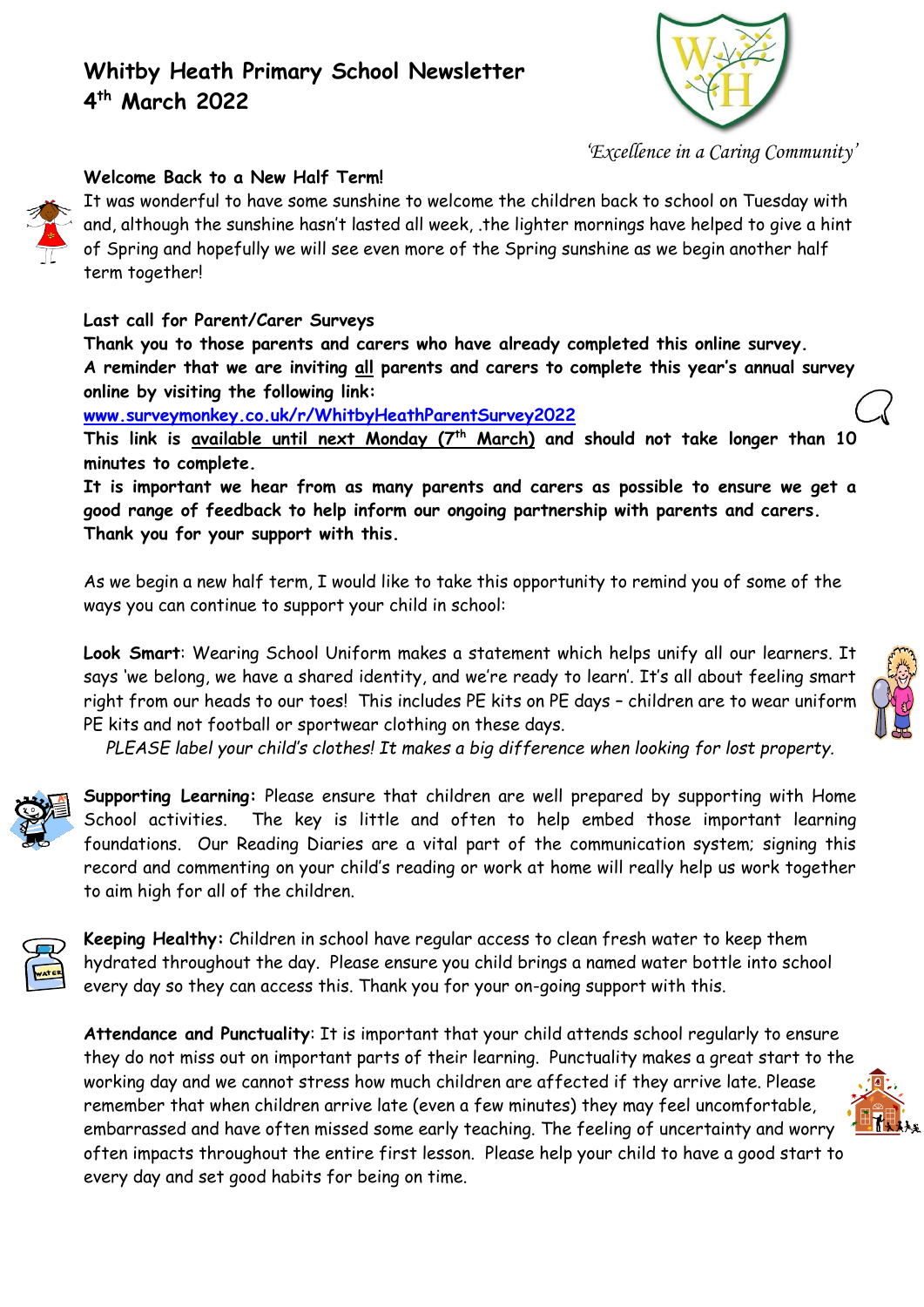

*'Excellence in a Caring Community'*

*Please let us know if you are having problems getting your child to school on time.* As you are aware, we are not allowed to grant any leave of absence during term time, unless there are exceptional circumstances. An exceptional circumstance is usually a one-off, unique situation that is of significant emotional, educational or spiritual value which outweighs the loss of teaching time. It is my duty to strongly urge parents or carers to avoid booking holidays, appointments or visits overseas during term-time.

In addition, it is important that I advise you that under the legislation there is an expectation that schools will issue a Fixed Penalty Notice to those parents who take their children on an unauthorised leave of absence (holiday) in term time. Please bear this guidance in mind when making bookings for any holidays. In line with this guidance, requests for holidays during term time will not usually be authorised.

## **News from our week in school**

It was World Book Day yesterday and, to celebrate, children and staff shared their favourite books and recommended 'good reads'. There was a great buzz about the choices and lots to share! It was wonderful to see children and staff sharing their 'clues' to favourite books and characters as part of the day – lots of fun was had by all!

Our Year 4 classes are looking forward to their visit the Grosvenor Museum in Chester today. They will be developing their understanding about why the Romans came to Britain (specifically Chester) and seeing everything that they have been learning about in class come to life in the interactive museum! The children are particularly excited to march with a Roman soldier around his fortress home, with a practice drill and shield formation!

Our Shining Stars this week are:



Oak Class – Jake M Elm Class – Margot K Ash Class – Ezra G Beech Class – Jessica Mc Fir Class – Ruby Mae B Cherry Class – Evie C Poplar Class – Marley H Rowan Class – Alfie J Cedar Class – Jacob L Holly Class – Raj S Sycamore Class – Joayma B Willow Class – Olivia Louise P Birch Class – Eva Marie J Maple Class – Finley G

Congratulations to you all!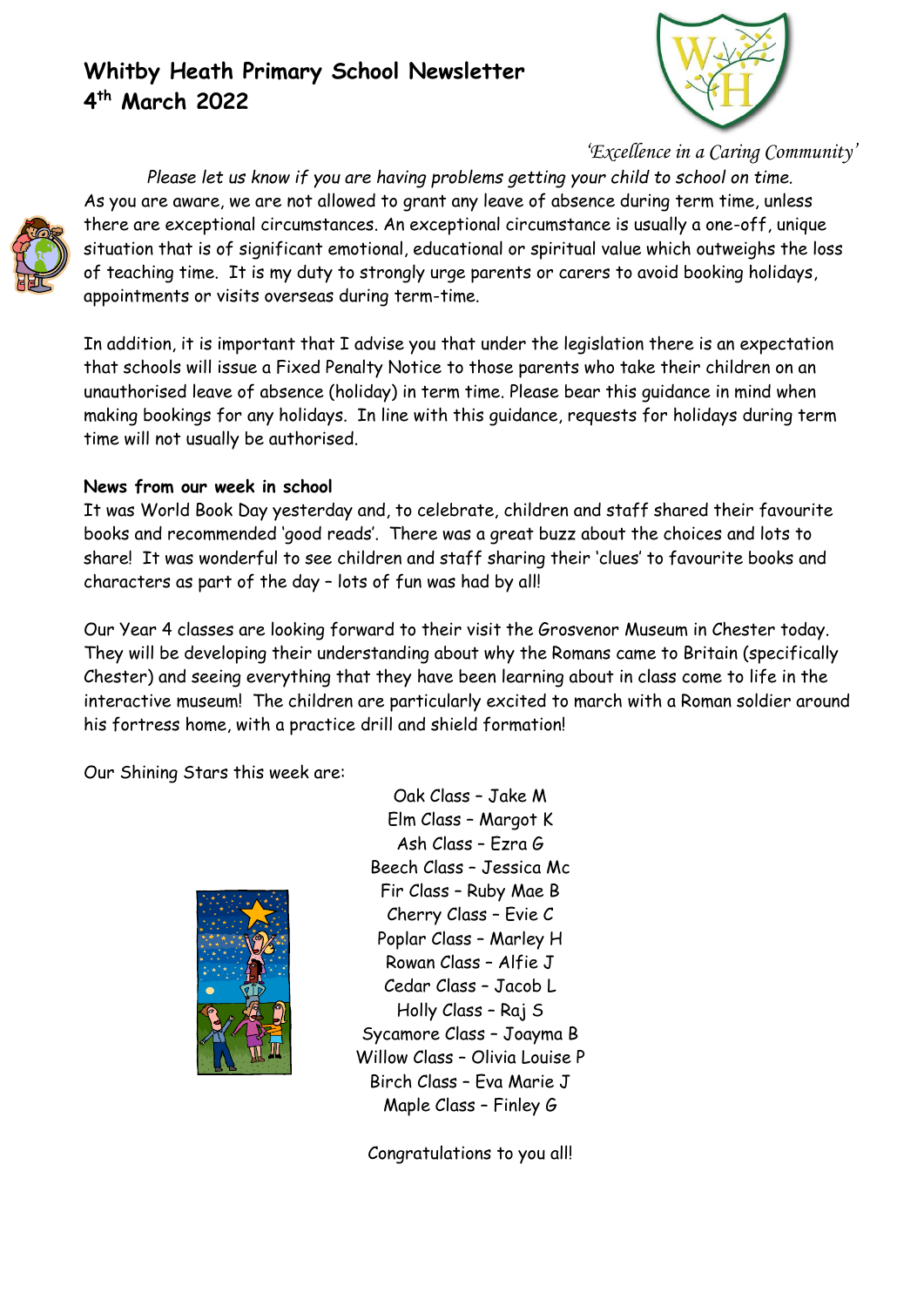

*'Excellence in a Caring Community'*

### **Helping to Support Children with Upsetting News**

I know you will have joined myself and our staff team in watching and listening to the upsetting scenes and events which have unfolded recently in Ukraine and join with our school community in thinking of the families and children caught in these events and praying that a resolution and end to the horrors unfolding is soon reached.

We know that many of the children in school have questions and may be upset and concerned by these events and we will, of course, support the children in school with any questions or worries they share regarding this.

Parents and carers may find the information in these links helpful when discussing these events with children at home:

[https://www.place2be.org.uk/about-us/news-and-blogs/2022/march/talking-to-children-and](https://www.place2be.org.uk/about-us/news-and-blogs/2022/march/talking-to-children-and-young-people-about-war-and-conflict/)[young-people-about-war-and-conflict/](https://www.place2be.org.uk/about-us/news-and-blogs/2022/march/talking-to-children-and-young-people-about-war-and-conflict/)

<https://subscribe.firstnews.co.uk/explaining-scary-news/>

<https://www.bbc.co.uk/newsround#more-stories-2>

<https://www.bbc.co.uk/newsround/13865002>

#### **Internet Safety**

You may be aware that the NSPCC has raised concerns regarding a Metaverse app which has been found to expose young children using it to a range of disturbing and inappropriate content. The metaverse is the name given to games and experiences accessed by people wearing virtual reality headsets. The technology, previously confined to gaming, could be adapted for use in many other areas - from work to play, concerts to cinema trips.

We have been advised by the Safer Schools' Partnership, to highlight this to all parents and carers so we can continue to remain vigilant and work together to keep children safe online. Thank you for your ongoing support with this.

#### **Parent Forum**

Our next Parent Forum Frequently Asked Questions video will be recorded soon to share with all families later this term. We plan for this to be the final video version of our Forum and hope to hold an in person Forum meeting which all parents and carers will be welcome to attend, in the summer term.

Please let our school office know via [admin@whitbyheath.cheshire.sch.uk](mailto:admin@whitbyheath.cheshire.sch.uk) about any questions or queries you would like to be included in this video **by Friday 11th March** so that we can include parent/carer feedback into this video. Thank you

### **Finally**

As you will be aware, during half term, the Government announced the new phase in 'Living with COVID19' and outlined new guidance.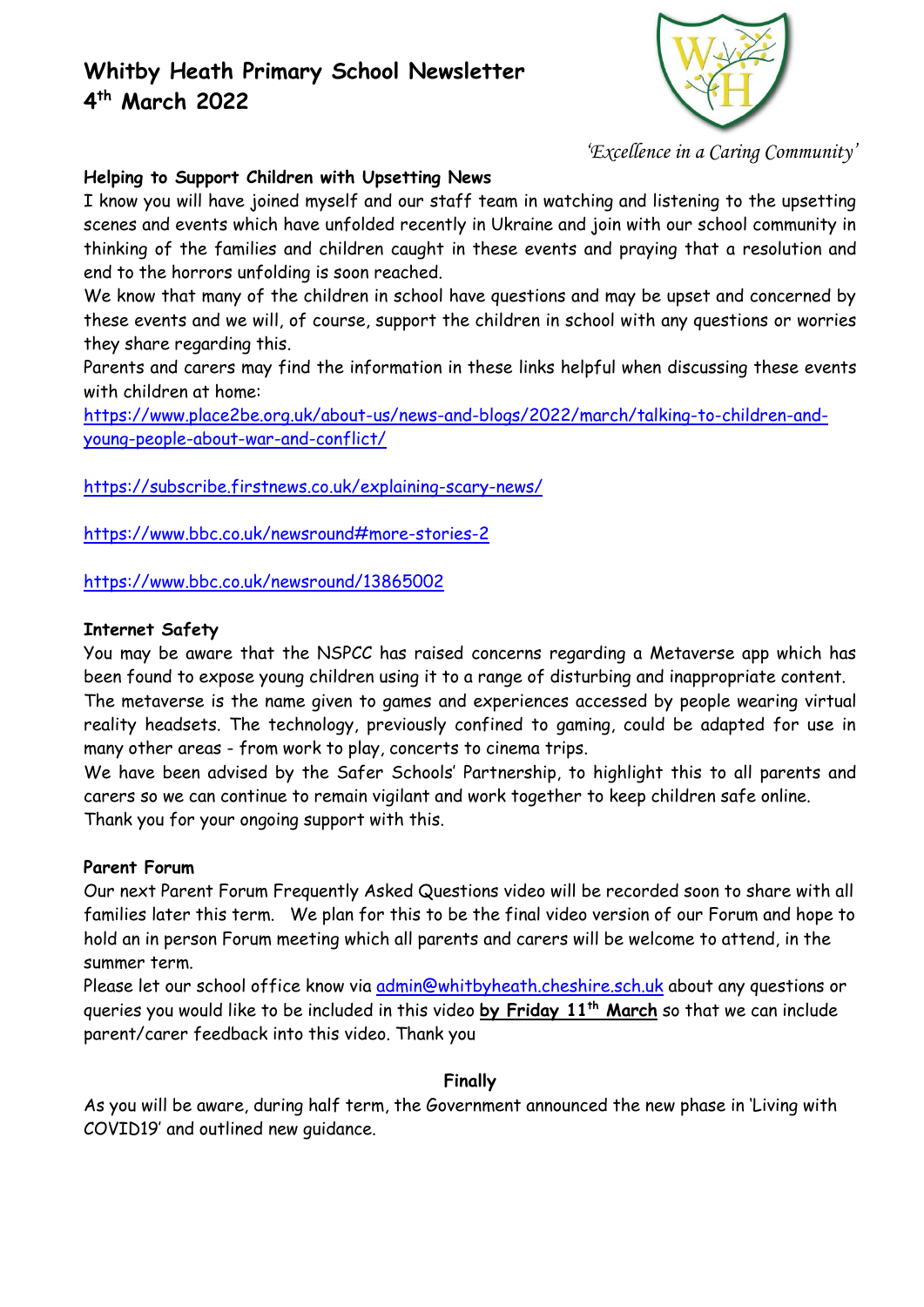

*'Excellence in a Caring Community'*

It continues to be vital that we work together to ensure the health and safety of pupils, staff and families in ensuring that we follow both this and Public Health advice regarding COVID19 moving forward.

I have outlined below an update of the guidance and Public Health advice we are following in school for parents and carers information.

Your continued support with this is much appreciated.

*R Jewitt*

# 'Moving Forward Together With Hope'

Pupils **should not attend** school if have:

- o tested positive
- o are waiting for a test result
- o they have one of the three main symptoms:

*a new and continuous cough, a high temperature, or has a loss of, or change in, their normal sense of taste or smell (anosmia),*

If your child develops any of these symptoms, then arrangements should be made for them to take a PCR test as soon as possible. Your child should remain at home while awaiting the PCR test result.

*Please note that we will continue to be sending pupils home if we believe they have a symptom requiring a PCR test.*

## **Please keep us informed of the result of the test by emailing [help@whitbyheath.cheshire.sch.uk](mailto:help@whitbyheath.cheshire.sch.uk)**

### **What to do if your child test positive**

LFD tests can be taken from 5 days after their symptoms started (or the day their test was taken if they did not have symptoms) followed by another one the next day. If both these tests results are negative, they should return to school, as long as they feel well enough to do so and do not have a temperature.

### **What to do if your child is generally unwell**

If your child is unwell with general symptoms such as a sore throat, runny nose, and/or headache/muscles aches, they should not attend school to avoid spreading infection within the school setting.